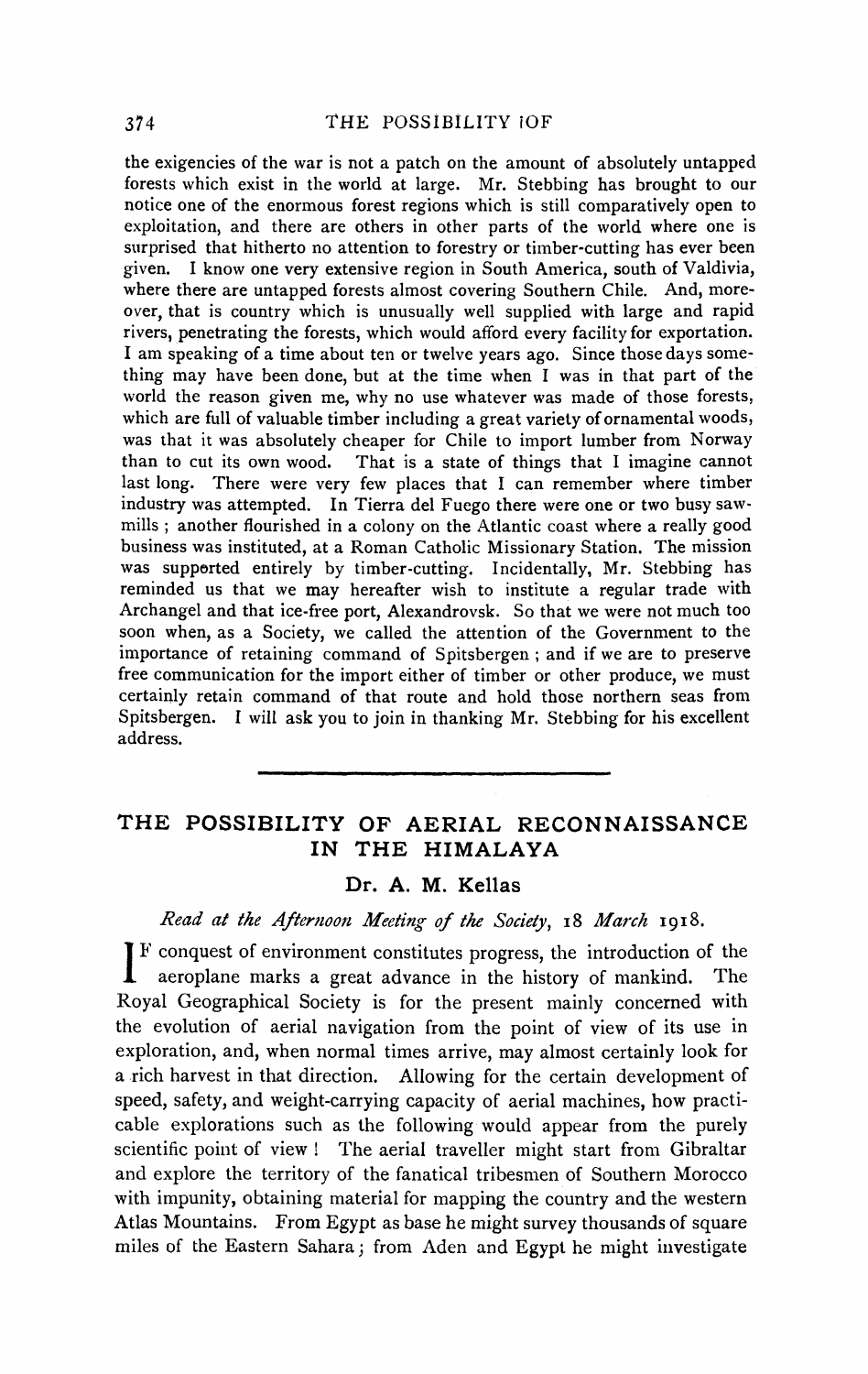the deserts of Arabia ; from the coast of the Guianas he might fly over the malarial jungles to the cordillera of Southern Venezuela, and perhaps discover a convenient landing-place on the Tumac Humac ; he might survey the desert of Gobi from the Siberian Railway ; or, finally, he might get a bird's-eye view of such portions of the polar area as are not the " Home of the Blizzard."

A few tracts on the Earth's surface, however, might seem to offer special difficulties. The illimitable forests of Brazil, the hurricane lands of Western Antarctica, the immense height and icy crests of the Himalaya, might cause the most adventurous airman to pause before attempting their exploration. It is with the last-named area that we are concerned this afternoon, and the subject for consideration might be stated as follows: Is it possible to fly over the Himalaya, and if so, what arrangements could be made for aerial reconnaissance of that region ?

With regard to the possibility of flying over the Himalaya, the only point which need be considered at this stage would be the height to which an airman would have to rise to cross the main range-the Great Himalaya -which, as seen from the plains to the south, tower up as a gleaming wall of snow and ice. Consider, first, direct passage over the range. Excepting the peaks above 24,000 feet, of which only about eighty are so far known, and assuming that an airman would fly as a rule at least 1000 feet above the mountains to lessen the danger due to the winds that often sweep across the ridges, then it might be said that an airman could cross the range when flying at from 23,000 to 25,000 feet without having to deviate more than 5 to 10 miles from his direct alignment on account of great peaks. Burrard's interesting tables and charts show this conclusively. He gives :

|          | Peaks above 27,000 feet        6                  |  |  |  |
|----------|---------------------------------------------------|--|--|--|
|          | $\frac{1}{2}$ , $\frac{1}{26}$ ,000 feet       17 |  |  |  |
|          | ,, ,, 25,000 feet       50 approx.                |  |  |  |
| $12 - 1$ | ,, 24,000 feet      80 ,                          |  |  |  |

Assuming 23,000 to 25,000 feet as an approximate elevation which might be required for clearing the main range, there is, from the argument adduced in a former paper by the author, which included considerations of physiological difficulties involved in climbing the loftier Himalaya, no reason to doubt that an airman could negotiate that altitude satisfactorily (see *Geog. Journ.*, 49, p. 26, Jan. 1917).

Without going into the arguments brought forward in that paper, the fundamental facts may be summarized thus :

1. Altitude sickness (*Hypoxamia*) is due to a deficiency of the oxygen required for promoting normal tissue oxidization.

2. The oxygen supply available varies directly with the atmospheric pressure which at sea-level will on the average balance a column of mercury 760 mm. high. At the top of Mount Everest (Chomo Langmo,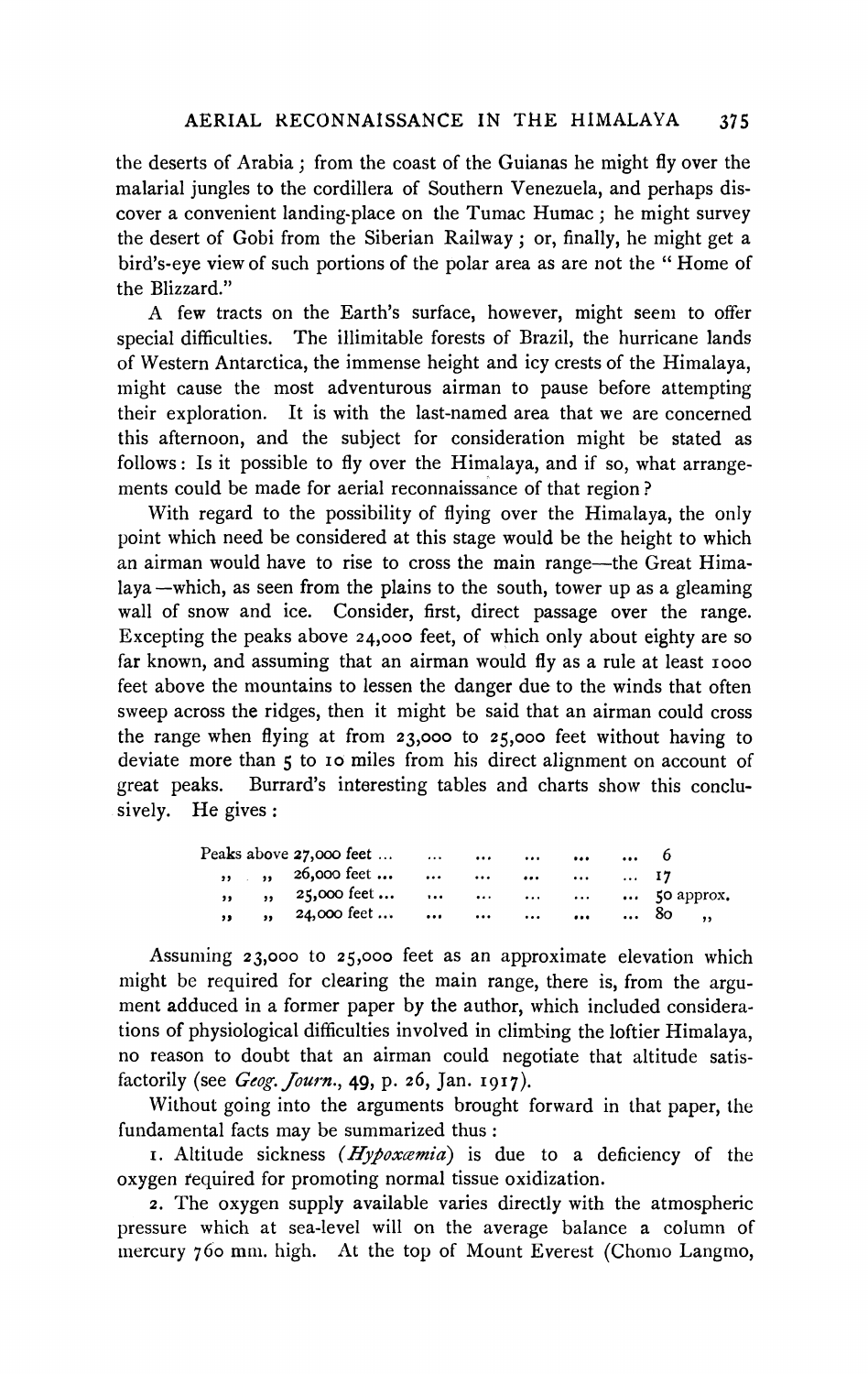29,141 feet) the pressure is nearly 250 mm. at  $o^{\circ}$  C., only about a third of an atmosphere. These numbers do not however represent relative alveolar oxygen pressures (loc. cit., Table VI., p. 42), which would be approximately one to a fourth and not one to a third.

**3.** Experiments in air-chambers and the experience of balloonists indicate that ascents above 25,000 feet, where air only is breathed, would be hazardous. It was pointed out, however, that this conclusion did not apply to the climber, whose alveolar oxygen pressure, *i.e.* the pressure of oxygen in the ultimate ramifications of the lungs, rose as he ascended, relatively to his carbon dioxide alveolar pressure, although both naturally steadily diminished with increase of elevation ; at the same time his blood suffered an acidosis which aided the diminished carbon dioxide in adequately stimulating the respiratory centre in the *medulla oblongata*. It was pointed out, too, that the number of red blood-corpuscles-which act as oxygen carriers-steadily increased per cubic millimetre if time were given for acclimatization.

The problem of the climber at high altitudes is therefore different in some respects from that of the airman. In the case of the airman the results indicated by experiments in air-chambers would hold during flight if a wind screen rendered the atmosphere immediately round him nearly stagnant. But this would rarely be the case, and the air would tend to get packed into his lungs by his motion, thus raising his alveolar oxygen pressure. It would probably be found, however, that even an airman in first-rate training would feel the want of oxygen if he flew at an altitude of  $20,000$  to  $22,000$  feet for some time; and many men might do so at 15,ooo to 18,000 feet, or even lower. The airman has the advantage over the climber that he expends energy at a slower rate, the latter doing comparatively hard work in raising his own weight.

4. Experimental work in air-chambers and balloons, during which air admixed with oxygen was breathed, indicated clearly that altitudes higher than the loftiest Himalaya might be reached with proper precautions. Paul Eert breathed such a mixture at a pressure of 240 mm., corresponding approximately to an altitude of 32,000 feet; while Aggazotti breathed a mixture of carbon dioxide and oxygen at a pressure of 120 mm., which would correspond to an altitude of nearly 50,000 feet. These facts should allow airmen to fly at very high altitudes if they are provided with oxygen and proper inhalers. If the height were much above 3c,ooo feet special care would be required, since two balloonists, Berson and Süring, although provided with oxygen, became insensible at about 35,000 feet.

5. **A** well-known British airman (Mr. H. G. Hawker) was reported in the Press to have reached 24,408 feet in a Sopwith fighting biplane. Unfortunately I do not know whether the reading of his aneroid was confirmed by a laboratory test after landing, and from my own experience while climbing I confess to doubting the accuracy of any aneroid readings above zo,ooo feet, unless so confirmed afterwards.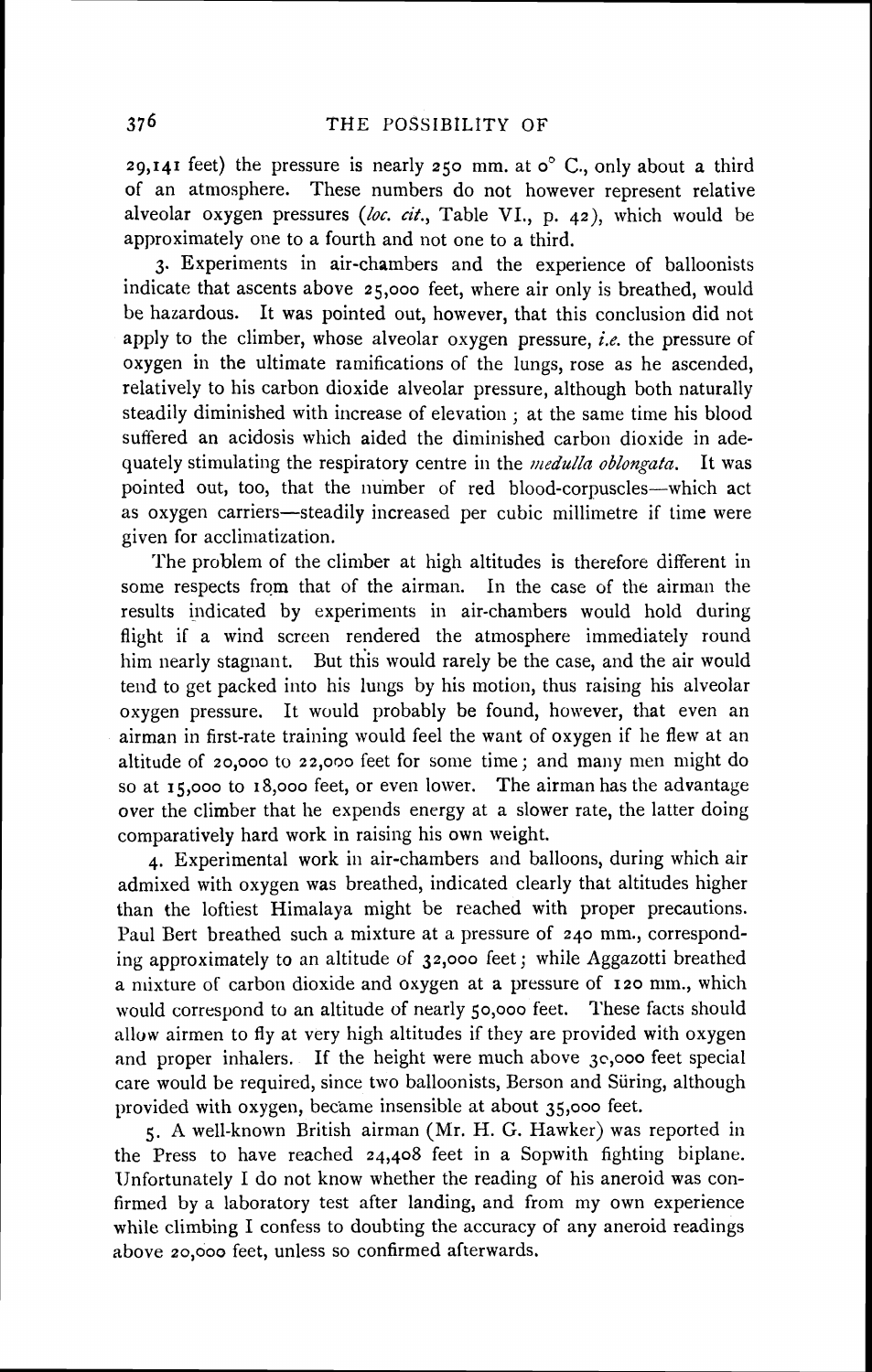

NORTHERN SLOPE OF WESTERN PART OF KANGCHENJHAU MASSIF, FROM NEAR GYANTSHONA (16,000 FEET).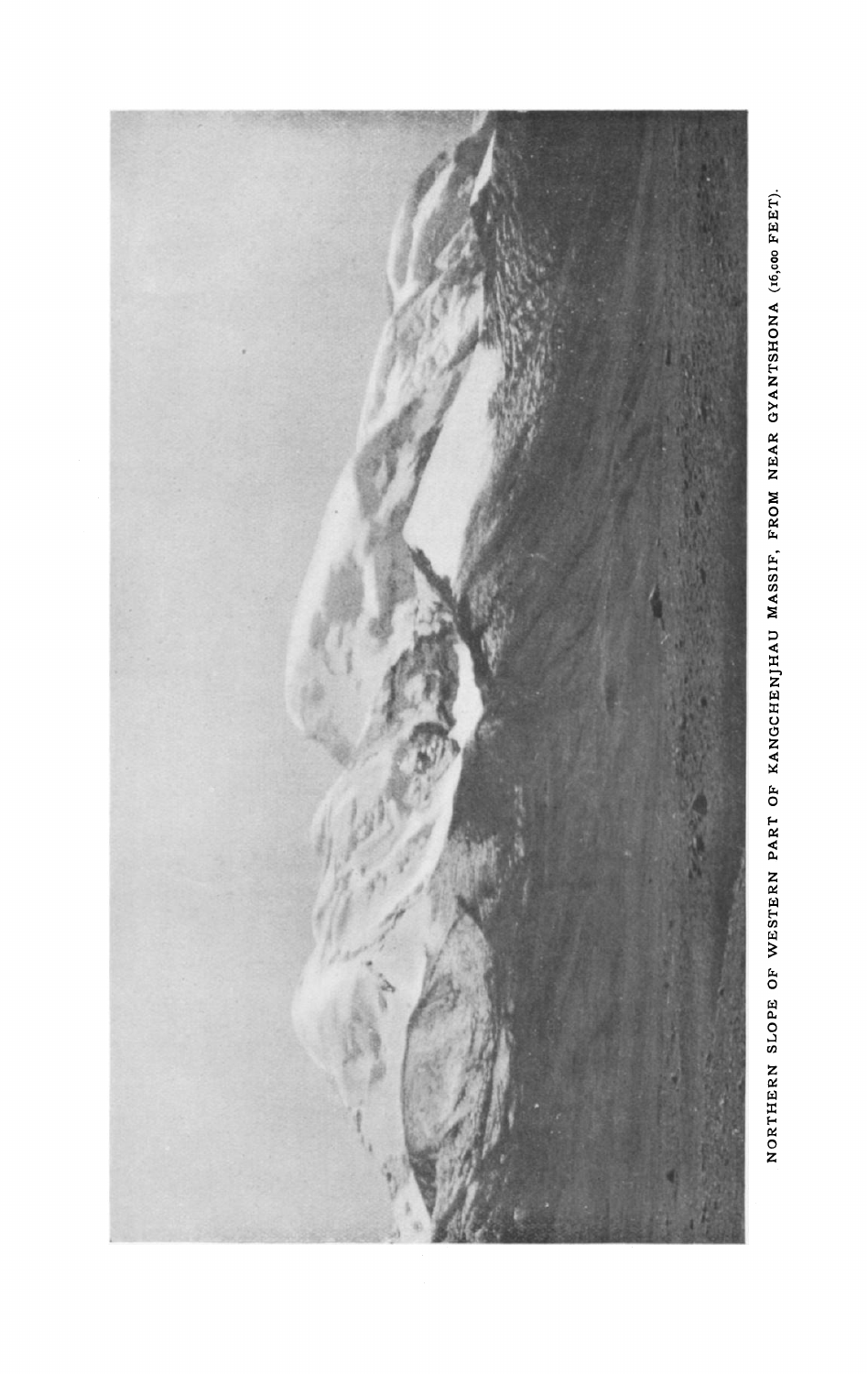

Unexplored valley in Tibet north-west of Jongsong Peak, showing possible landing-place at 19,000 feet. Note: the picture is taken from 21,500 feet, and<br>there is a precipitous fall to about 19,000 feet bevond the near edge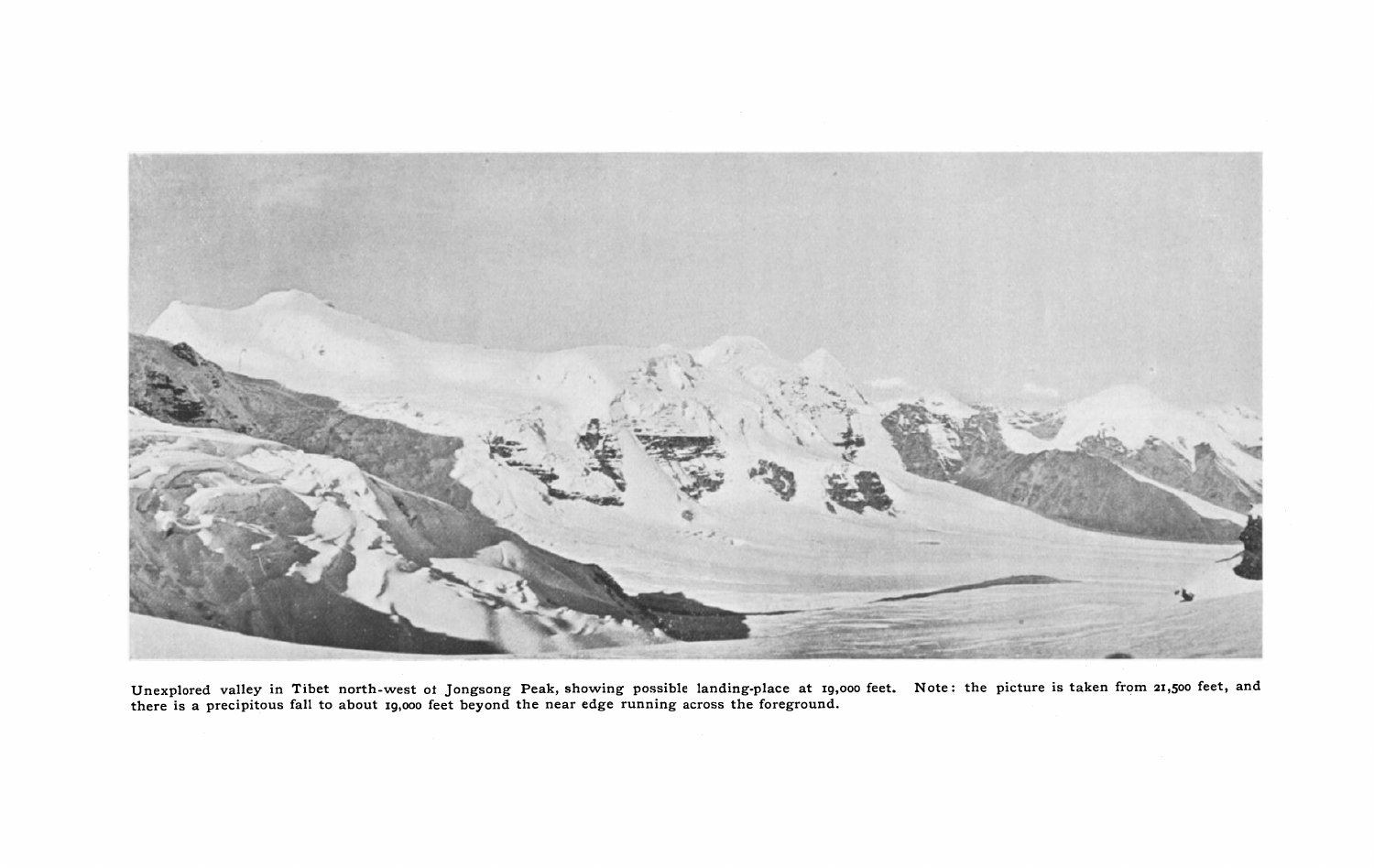*6.* The maximum height so far attained by any climbers was 24,600 feet, reached by the Duke of Abruzzi's party in the Karakoram Himalaya.

The above summary seems to indicate clearly that there is no physiological difficulty in flying for some time at 25,000 feet if there is a plentiful supply of oxygen and suitable apparatus for utilizing it to the best advantage. As regards the horizontal distance which an airman might have to travel at 23,000 to 25,000 feet, it would as a rule not be greater than 10 to 15 miles, unless he were moving along the range instead of crossing it. There are, of course, exceptional areas with a tangled mass of ridges, where it would be difficult to find a satisfactory landing-place.

It must be pointed out, however, that in order merely to make a transit of the Himalaya it would not as a rule be necessary to pass over the summit of the great range. There are many deep gorges carved by the rivers, several of which rise in the Zaskar and Ladakh ranges to the north of the Great Himalaya. Utilizing passes, which are frequently on spurs of the main range connected with the river defiles, it might be possible to cross the range without rising above 19,000 feet (or less). The gorges of the Teesta, Arun-Kosi, Karnali, and the headwaters of the Ganges, the Vishnuganga, Dhauli, and Bhagirathi can be cited as examples. There might, however, be very troublesome and gusty winds through these gorges at sundown, becoming sometimes of hurricane strength. The practicability of the pass routes for easy flying would greatly depend upon the season of the year.

Any summary of personnel and material must be brief, as the author does not pretend to be competent to deal with many of the practical problems involved. For high altitude work only men of good constitution and in first-rate health and training should be employed. As a slight test of endurance, they might be expected to be able to walk 20 to 25 miles in say eight to ten hours over a rough ground without serious fatiguc.

A factor in design would be to make a machine, the wings of which could be lowered and raised, or temporarily dismantled; otherwise the wind might often upset the stationary plane, which in many situations could not be screened. As I have previously pointed out, however, a gale of 50 miles per hour at 19,000 feet has only about half the lifting effect of wind of the same velocity at sea-level.

Preliminary experiments should elucidate difficulties connected with wind, clouds and weather; possibilities of alighting and starting at high altitudes; and possibilities of acclimatization to reduced pressures under different conditions.

The wind would vary greatly with the season of the year. During the monsoon, which may last from the middle of June to mid-September, the airman would probably experience a strong southerly wind in many regions, which might last from sunrise to sunset, and in certain districts, as in Sikhim, would help the transit of the range from the south if an early start were effected. With the first snows of winter, which may fall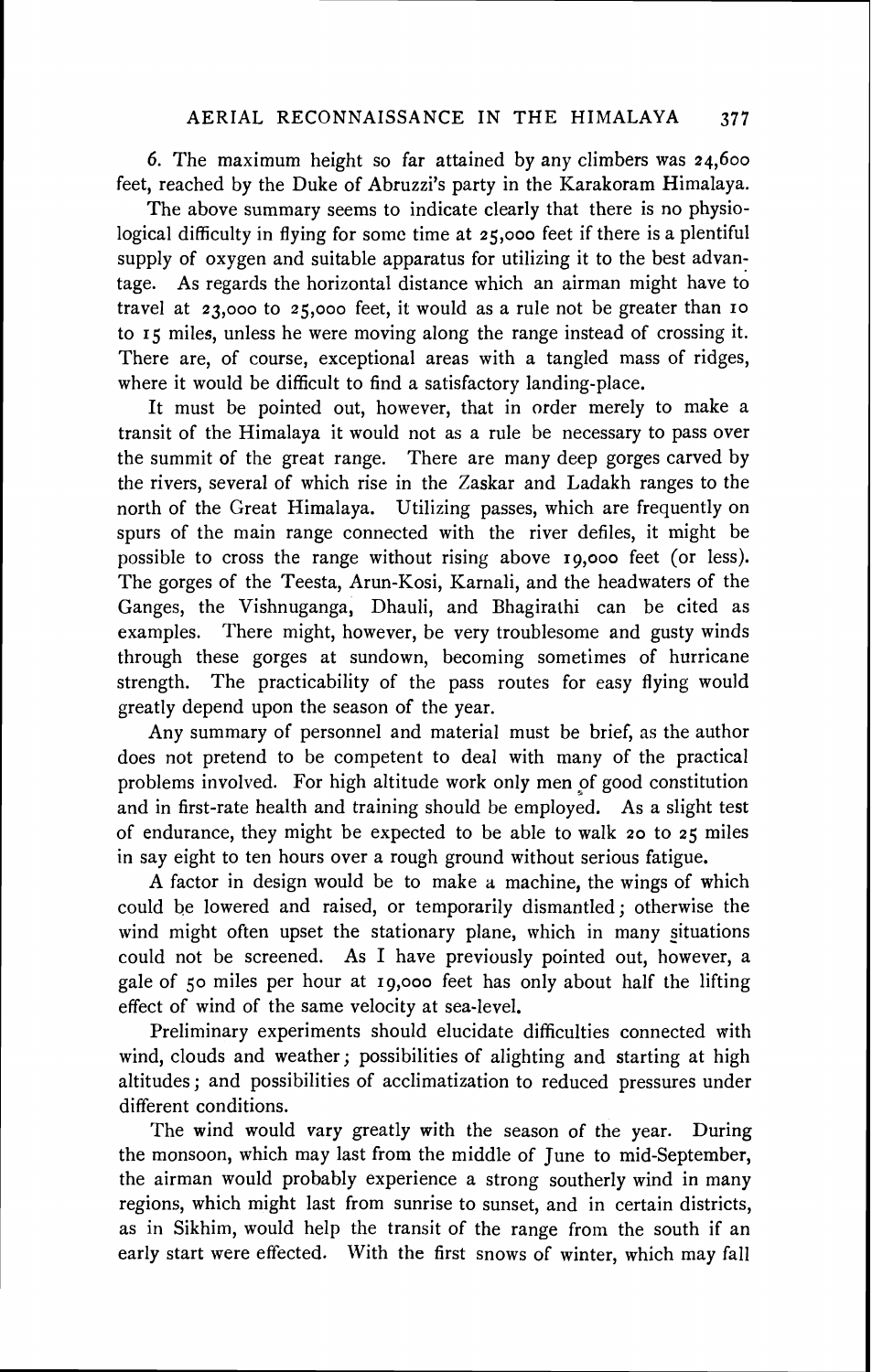any time in September or October, the dynamic aerial equilibrium between the atmosphere over the Tibetan plateau and that over the plains to the south of the Himalaya may become much more stable. Mr. Freshfield, in his first near circuit of Kangchenjunga, carried out in September 1899, expressly states that they were not troubled by wind, and had many cloudless days. This fine weather was apparently due to the heavy fall of snow of about a metre in depth in north Sikhim and southern Tibet on September 25 of that year. The author has never experienced weather of that type during the monsoon, when clouds frequently form on the mountains at from **5** to 10 a.m.; but has enjoyed a few fine days, with considerable wind disturbance, however, after a fall of over **2** feet of snow in September 1909.

From these experiences, and information given by various writers, it would appear that the months of October and November, after southern Tibet has had its area under snow greatly increased, would probably be finer weather for survey work than during the summer. There might, however, be keen winds, for I can hardly conceive of the air remaining quiescent over such a lofty region for any length of time. My own experience in certain areas during the monsoon has been that it was not only windy all day, but sometimes during the whole night as well. One great disadvantage of October and November would be the obscuration of mountain contours by the mantle of fresh snow, which might make photographs of secondary value. The temperature of the air, also, would be low, which would be disadvantageous for camping or flying. It must be noted, however, that the experiences of the British Mission to Lhasa in 1904, and those of Dr. De Filippi in 1914, indicate that under suitable conditions exploration of the Himalayan area may be effected towards the end of the year.

The month of September, when the monsoon is abating, and the month of May before it begins, might be found best of all. In the former month, one would have a moderate atmospheric temperature, possibly clear days, the snow very little below the summer level and frequent fine cloud effects. But while cloud banners and curtains would give magnificent scenic displays, they might not be appreciated by the airman anxious to secure photographs for survey work. The problem of flying through cloud will have to be faced and solved. If an aerial trans-Himalayan post were arranged from Calcutta to Lhasa, and thence to Pekin and Tokyo, the ascent through great cloud strata during the monsoon might cause trouble if the horizontal position were not maintained. From the hills north of the Pindari river 1 have looked south to the foothills, where cumulo-nimbus seemed piled on cumulo-nimbus to a minimum thickness of 25,000 feet. Strong electrical discharges seemed to be taking place between the cloud layers, and the airman in such a system would be in an awkward plight unless he could maintain his horizontal position. Such accumulations may however be exceptional, and it is possible that even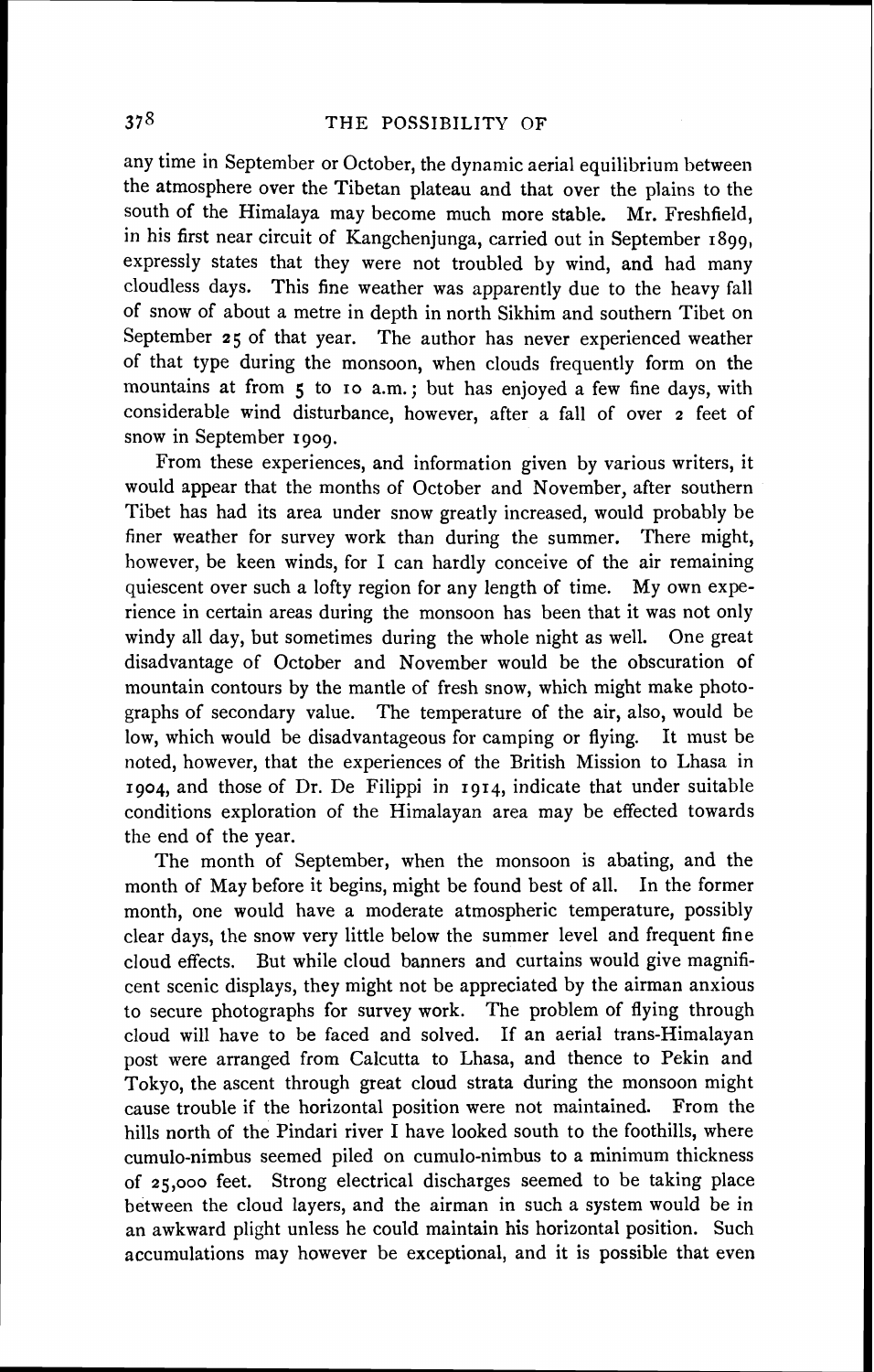in the monsoon the airman would generally be able to rise above the cloud strata, which, as a rule, might not be more than a few thousand feet thick.

From easily accessible summits on the northern flank of the Great Himalaya, one has often looked on a rolling sea of mist, the height of which seemed to vary from 20,000 to 25,000 feet. But cloud strata of considerable density may form at and above 30,000 feet. Sometimes, within half an hour of sunrise, peaks of 25,000 feet which have for a few minutes been quite clear became enveloped in a cloud bank extending thousands of feet above them.

The problem of landing and starting at great altitudes is of considerable difficulty. Landing on snow would be easy on many mountains, but to get off again would be another matter. The airman surprised by engine stoppage might be expected to look out for the biggest and smoothest snow-patch on which to effect a landing. On many mountains of the Himalaya there are large fields of snow almost inaccessible; and once landed an aviator might find himself marooned. But the writer happens to be acquainted with many places above zo,ooo feet where an aeroplane could land upon snow with a possibility of getting off again. On Chumiomo, at about 22,400 feet, it might just be possible. On the northern Jonsong saddle there is a beautiful situation for camping at about  $21,500$  feet, and another at  $24,000$  feet, on both of which landing would be practicable. On Pawhunri near the summit (23,180 feet) it would not be advisable to land, although easily possible at 20,000 feet. The best place I know between 22,000 and 23,000 feet for carrying out experiments on landing and starting at moderately high altitudes is the summit of the Kangchenjhau (22,700 feet), near the Tibetan border about IOO miles north of Siliguri (which is on the plains at the edge of the hill region), and about 600 miles due north of Calcutta. As an airman could probably fly from the plains of Siliguri to the base of the mountain in less than two hours, and ten days would be considered fast travel on the roads, while most travellers would take about fourteen days, allowing for difficulties of coolie supply and transport, the annihilation of space and time by aerial navigation is well exemplified.

Photographs of this mountain show its suitability for experiments of the nature suggested. The first shows the whole massif, and indicates that the main summit is a snow-dome at the end of a precipitous ridge. Note the great line of precipices on the north. The second shows the south face, also nearly perpendicular. The easiest way up is from the east ; and while it is easy to walk up if the snow is in a satisfactory condition, it is hardly a convenient route for bringing down a derelict aeroplane. The summit is a snowy plateau with an extensive view commanding on the south the bulk of Sikhim, and on the north a great part of southern Tibet. It slopes gently in three directions to the edges of precipices, but extends westwards after a slight dip as a long ridge. Probably it would easily-give 250 to 300 yards or more as a starting run.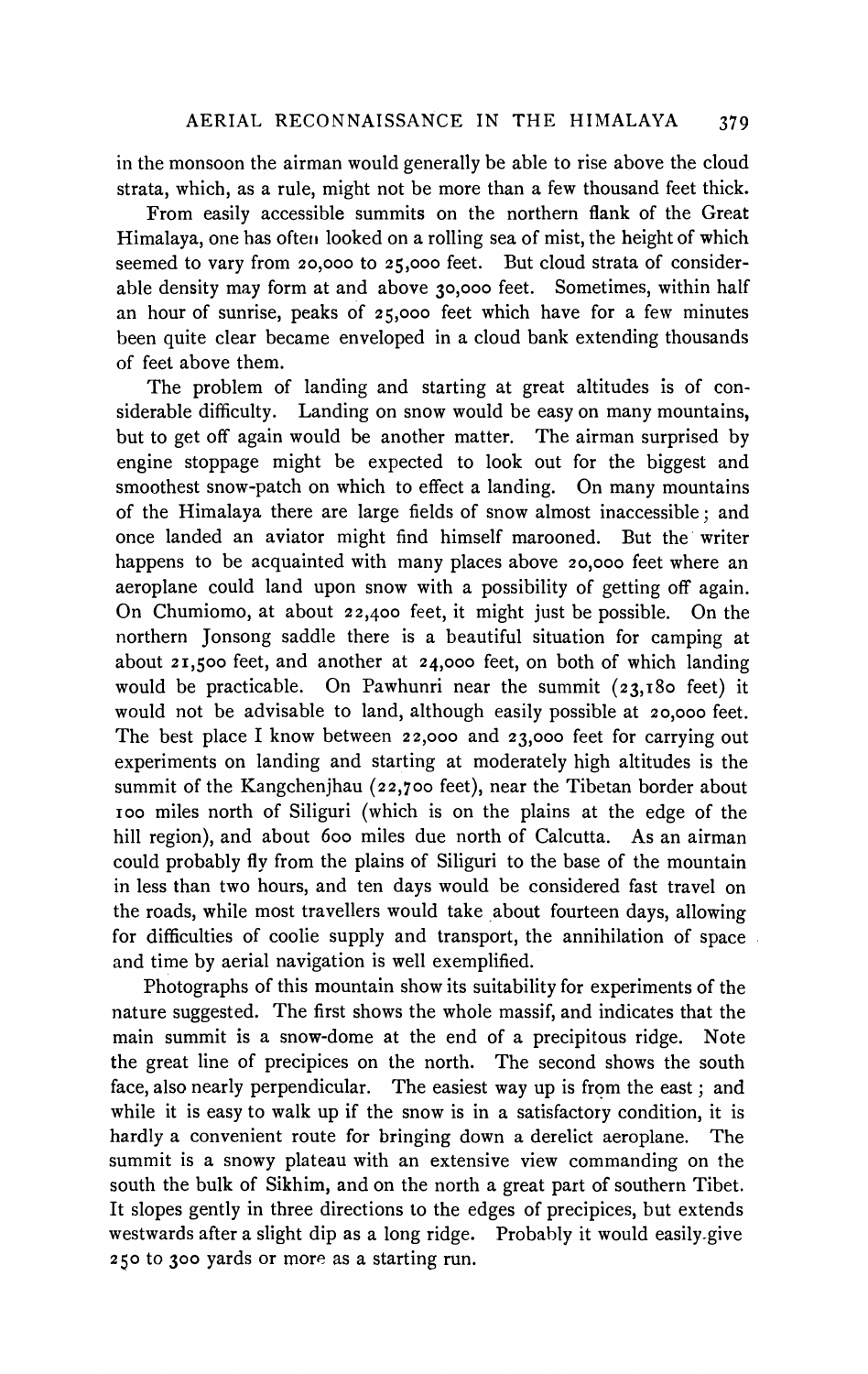The state of coherence of the snow might cause trouble: very low temperatures give a powdery snow peculiarly intractable, similar to that which Scott encountered on the Antarctic Barrier on his last journey. Until 8 to 10 a.m. or thereby in September the surface is covered with a thin crust, which will easily bear a man, but presumably not an aeroplane. The snow is deep and comparatively soft beneath the surface film-an iceaxe can usually be driven in up to the hilt without difficulty--- and therefore would require either rolling or compressing with a heavy stamp, until firm enough to give the necessary resistance to the moving plane.

**A** further complication which might cause trouble during a preliminary experiment is want of acclimatization to high altitudes. The airman flying from the plains of India to the summit of the mountain would be at a grave physiological disadvantage as compared with the climber reaching the top from a camp at say 19,000 feet. In the case of the climber, as indicated in the previous paper and already referred to, his alveolar oxygen pressure would be nearly a maximum for the altitude, and his blood would have undergone such an acidosis that washing out the carbon dioxide by the rapid breathing which necessarily occurs at high altitudes during exertion, would not cause a tendency to faint, the altered blood-condition affording the necessary stimulus to the respiratory nerve centre. He would also have greatly increased the number of his red blood-corpuscles per cubic millimetre by becoming approximately acclimatized at 19,000 feet. In the case of the airman flying from sea-level, this would not be the condition of affairs. He might reach this ridge near the Tibetan border within two hours of leaving the plains at Siliguri, and would probably be using oxygen for the last half-hour. On landing on the summit and stopping the inhalation of oxygen, he might feel quite well while quiescent : but if he carried out any hard work, as in compressing the snow, he might be attacked by mountain sickness, and might even faint if he persevered in his efforts.

It is quite possible that by repeated trial flights from sea-level to 22,000 to 25,000 feet, using oxygen only when absolutely necessary, the alveolar epithelium might be educated to make the most of a minimum supply of oxygen, but while experiments in this direction are desirable, it would be unnecessary to make them exhaustive at this stage, as the proper investigation of the effect of preliminary high flights, and of landings at great heights, with and without attempts at partial acclimatisation to altitude, would involve **a** somewhat complicated series of researches, the nature of which was vaguely outlined in the previous paper.

An airman who had camped for some time at 15,000 to 19,000 feet would probably be in a much better condition to undertake serious work above 22,000 feet, and experiments might be carried out both from sealevel and the latter altitudes. It is obvious, however, that any airman aligbing at 22,700 feet for experimental purposes, should be supported by climbers, who might have a tent pitched on the summit, and have prepared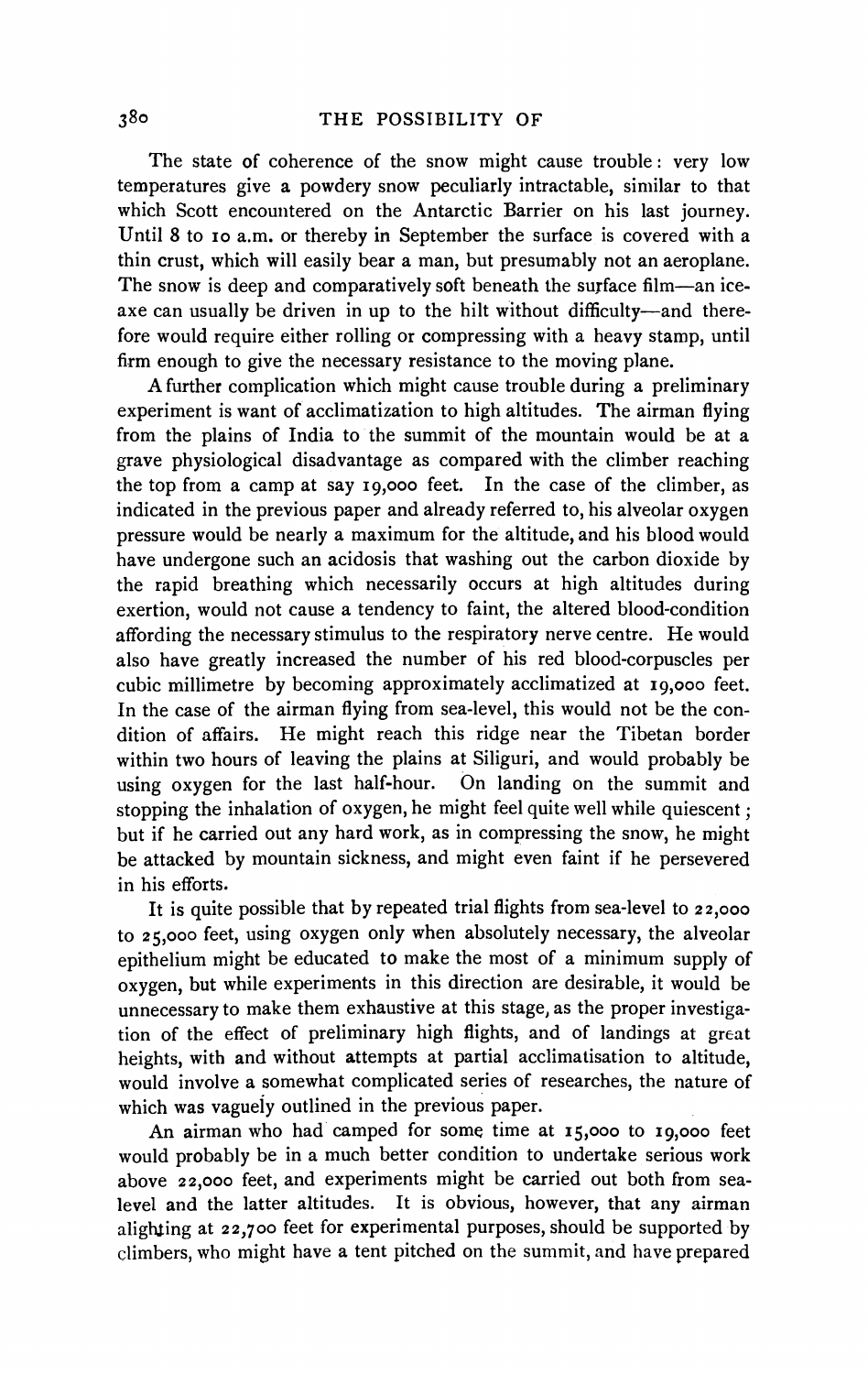the snow for the aeroplane, and the path for the take-off run. The climbers' camp could be on rock *débris* at 19,000 feet only about a couple of miles from the summit; and they might from such a station form a camp on the top of the mountain, throwing up a large snow-bunker to the south, the direction of the prevailing wind from May to October. In such a camp it might be possible to carry out experiments on acclimatization to high altitudes, and find the diet most suitable for mental and physical work above what is generally regarded as the maximum height for permanent acclimatization (17,000 to 18,000 feet).

As mentioned in my first paper to the Society *(Geog. Journ.*, September 1912), the mental inertia above zo,ooo feet is considerable, and there is a distinct dislike to carrying out work which involves a continued mental strain, such as estimation of red and white corpuscles, etc. I am confident, however, that such estimations can be carried out at altitudes above 23,000 feet, if the worker is in first-rate training. Experiments during a fortnight to a month at 22,700 feet would extend the results obtained by Haldane and his collaborators on Pike's Peak (14,109 feet) and by Barcroft and his co-workers on the Peak of Teneriffe and Monte Rosa.

It must, however, be clearly indicated that camping for a prolonged period above 22,500 feet, which one regards at present as considerably higher than the limits of permanent acclimatization, is not to be carried out without careful consideration and preparation. A week would probably be safe enough in the case of a trained man thoroughly acclimatized at say 17,000 to rg,ooo feet and provided with satisfactory food. **A** prolonged sojourn might, however, result in gradual degeneration of nerve centres due to deficient oxygen-supply, and if deterioration proceeded beyond a certain point, it is questionable whether it could be properly remedied after descent; that is to say, the mental ability might he permanently diminished. The experimenter camping at high altitudes would therefore do well to test his mental and physical capacity daily. The former could he readily noted by finding the time required to carry out a complete blood-count, or to perform long arithmetical and algebraic calculations. Barcroft, in a suggestive paragraph regarding apparent temporary changes of entity due to altitude, says, "At Col d'Olen ( $10,000$ feet) I have heard two clever and distinguished physiologists pause to discuss whether or no 4 times 8 made 32." I cannot state that I have observed anything of this kind at 20,000 feet, the highest elevation at which blood-counts were made in the Himalaya; but it is possible that the time taken was excessive. The summit of the Kangchenjhau is admirably situated for keeping the physical capacity in good order, as a walk for about 2 miles along the ridge is possible without descending much (if any) below 22,000 feet.

As a preliminary to the above, a base camp might be chosen to the north of the main chain between the Great Himalaya and the Ladakh range at an altitude of from 15,000 to 17,000 feet. Such a position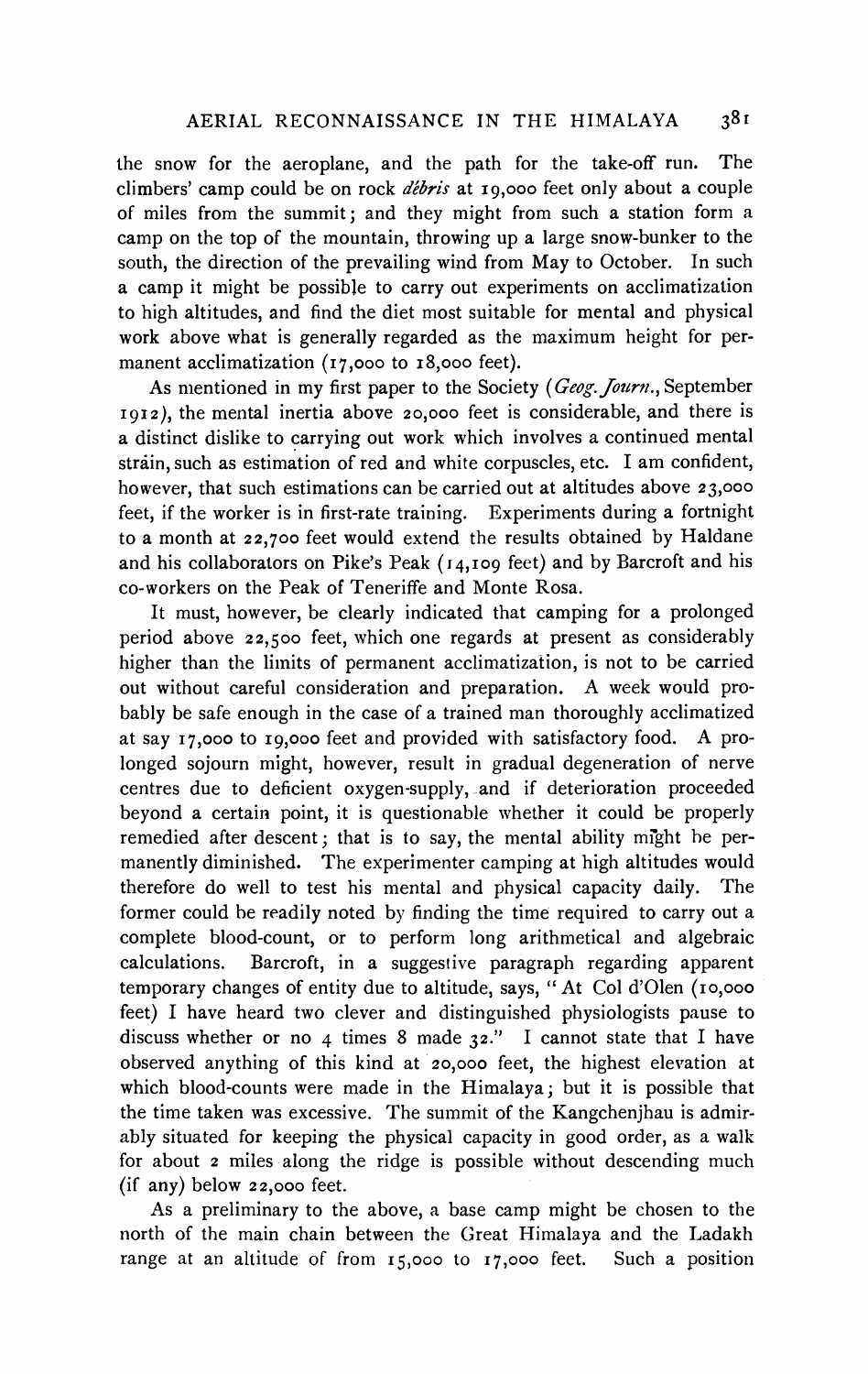would offer great advantages. The average height of the trough between the main chain and the Ladakh range is probably above 14,000 feet, or even 15,000 feet, which would give a useful pedestal from which to rise to over 20,000 feet when surveying. There are many comparatively flat areas which would make landing-places after preparation. The advantages of acclimatization at such an altitude would be considerable. Airmen in thorough training should require very little oxygen below 22,000 feet, if properly acclimatized at 15,000 to 17,000 feet. The summer weather to the north of the Great Himalaya is quite different from the monsoon weather south of the mountains. Although the crests of the main chain may be enveloped in mist after 6 to 10 a.m., a few miles to the north the sky may be quite clear (cf. Geog. Journ., September 1912). The mists come up from the south, and even during the monsoon if ascents were made at dawn, one or two hours' survey work might be possible before the mountains became seriously obscured.

'The problems to be solved are complex, and the territory to be investigated verylextensive, so that the time required for even a macroscopic survey would be considerable. At present we are unacquainted even with the east and west extensions of the Great Himalaya itself. In the west we do not know whether the range ends with the Nanga Parbat (26,620 feet) group of mountains east of the Indus, or continues west of that river ; and we are equally ignorant of its eastern extension beyond Gyala Peri (23,460) feet) and Namcha Burwa (25,445 feet) where the Brahmaputra breaks through the chain. According to Kingdon Ward the main chain probably bends south-east and becomes the Irawadi-Salwin divide; but any discussion of the geographical problems still to be solved in the development and relationships of the immense crustal folds ofwhich the Great Himalaya forms the chief would unduly lengthen this paper, and cannot be considered in the present communication.

Before the paper the CHAIRMAN said : Dr. Kellas, who is to read the paper on this occasion, is no stranger to this Society or to these meetings. He has unique experience in two sets of interests that are very seldom found together. He, as a great mountaineer, spent much time in climbing in the Himalaya and has ascended almost as high, if not higher, than any other Englishman. He has been in the upper regions of the atmosphere, so far as terrestrial support is available, at heights above 22,000 feet. He is an eminent physiological chemist, and has studied the problem of the influence of highly rarefied air on the human frame, not only in the laboratory but also on the mountains themselves. With this equipment he is particularly qualified to deal with the fascinating question of the probable use of aeroplanes for making reconnaissances in the high mountain regions of the world. At the present time we are looking forward to the close of the war for a great increase in the scientific use of aviation, and there is no department where it could do more than in the inaccessible portions of the Earth's surface, whether in the Polar regions or high mountains. The preliminary conditions which govern the possibility of using this new means of exploration will be developed by Dr. Kellas.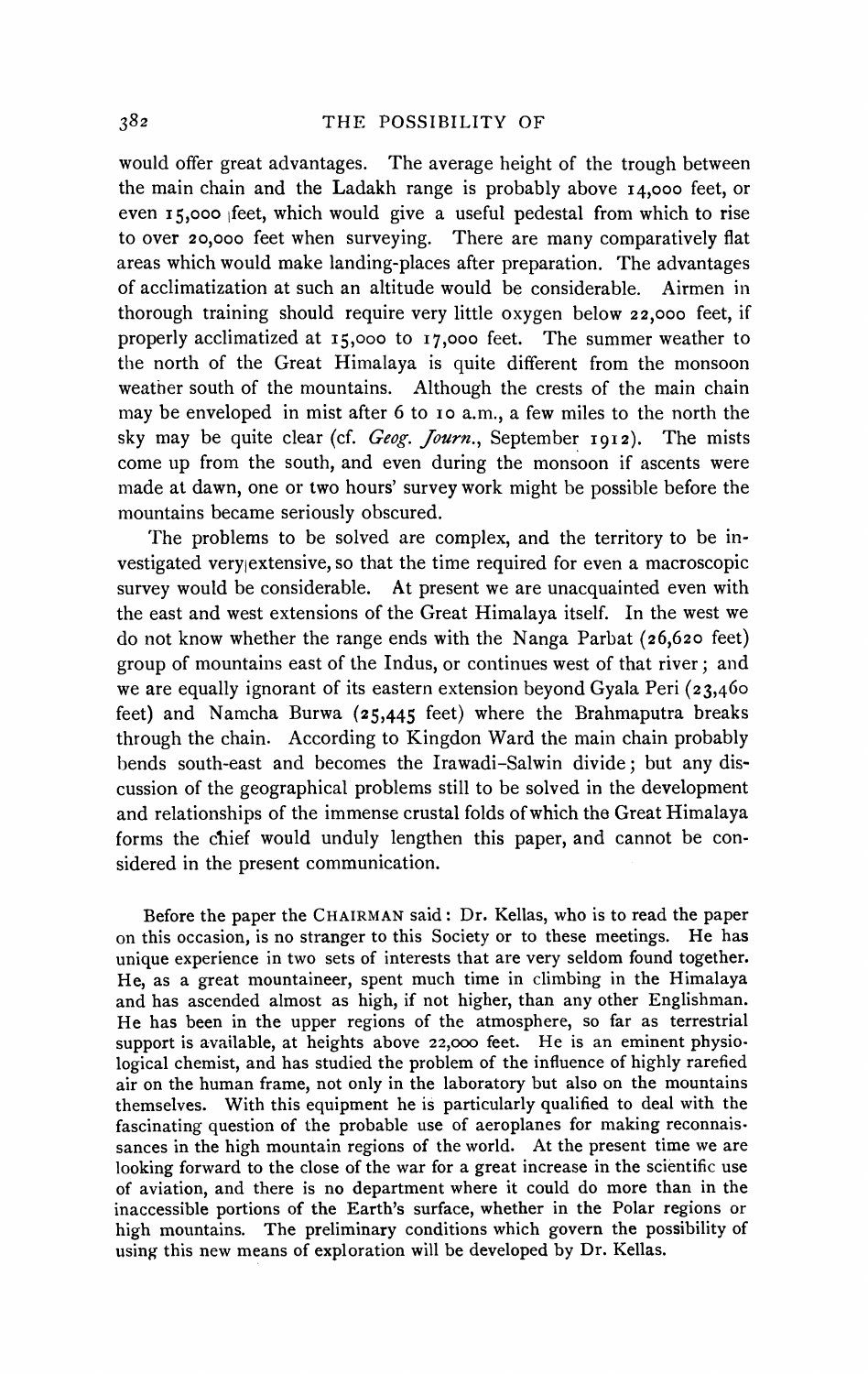#### (Dr, A. M. Kellas then read the paper printed above, and a discussion followed.)

Admiral MARK KERR (Deputy-chief of the Air Staff): I think the lecture was extraordinarily interesting, but I fear that exploration by aeroplane will not be carried out in the next hundred years. There are several things which render it practically impossible. Exploration on the flat can be done, but you have several things to contend with in the heights. First of all, you would have to have a very large machine to fly the distance and carry the weight that is required. You get a great loss of lift at high altitudes. And in addition to the quantity of fuel you require, there are provisions, warm clothing, and various bther necessities for going a long flight and staying in the place for any time that make it absolutely necessary to have a very large machine. Aerodromes for the small machines are not in these days considered to be safe unless there are at least 800 yards each way, so that you can land in any direction, according to the wind. When you come to the large or giant When you come to the large or giant. machine you will want an aerodrome even larger, and you will want a hard and smooth surface. We all saw in the one or two aerodromes which the lecturer picked out just now the footprints of the people in the snow. I ask those who have not flown to imagine going into that suddenly on a motor bicycle at 50 miles an hour. I do not think you would want to trouble about stamping the ground down to get off again. You see there are so many things which come in when you have heavy machines. We have difficulties now, and many aerodromes in this country, properly prepared and laid out, cannot be used in the winter because directly they get wet you cannot get off them at all. I was a short time ago in a country a thousand miles off when the enemy came over ; our big machines, not as big as we should want for this expedition, could not get off the ground because there had been rain the day before; it was impossible to get speed up to rise because of the mud. You have also another thing to consider-If you start an airman off up into the hills, especially at that height, you get clouds. Instruments are being invented for keeping direction through clouds and keeping level without difficulty, but where you are going and where the cloud is going is quite another thing, and to find an aerodrome, even though you had one on the heights of the Himalayas, is like looking for a needle in a bundle of hay. A ship at sea may meet a current which will take it out of its course zo miles in twenty-four hours, and that is a big current; in the air you may be 50, 60, or loo miles out in one hour. There is little known about the air coming across the Atlantic, but I was a few years ago going to fly the Atlantic with a friend of mine, who has since been killed, and I got all the study I could. As far as is known there is a westerly wind at a certain height and an easterly return wind a little above it. When you are up high you cannot see which way the waves are going (and you have to keep agood height for the voyage), so you have not the faintest idea whether you are in the westerly wind which is carrying you from America to England and putting **40** miles an hour on to your speed, or whether you are in the easterly wind which is taking *20* or 30 miles off it ; a difference of perhaps **70** miles an hour. Then you may have a pressure or cold snap up north which entirely changes it, and instead of going directly across you are going off south or north of your course. Up to the present we have had no navigation instrument which can give one's position correctly : no doubt that will come in time; but even that would not be accurate enough to enable you to find your way among the peaks of the Himalayas. I am not at all pessimistic on the subject of the air in the future. I have always been extremely optimistic. But there is one thing we have not yet seen our way to cope with, and that is to be able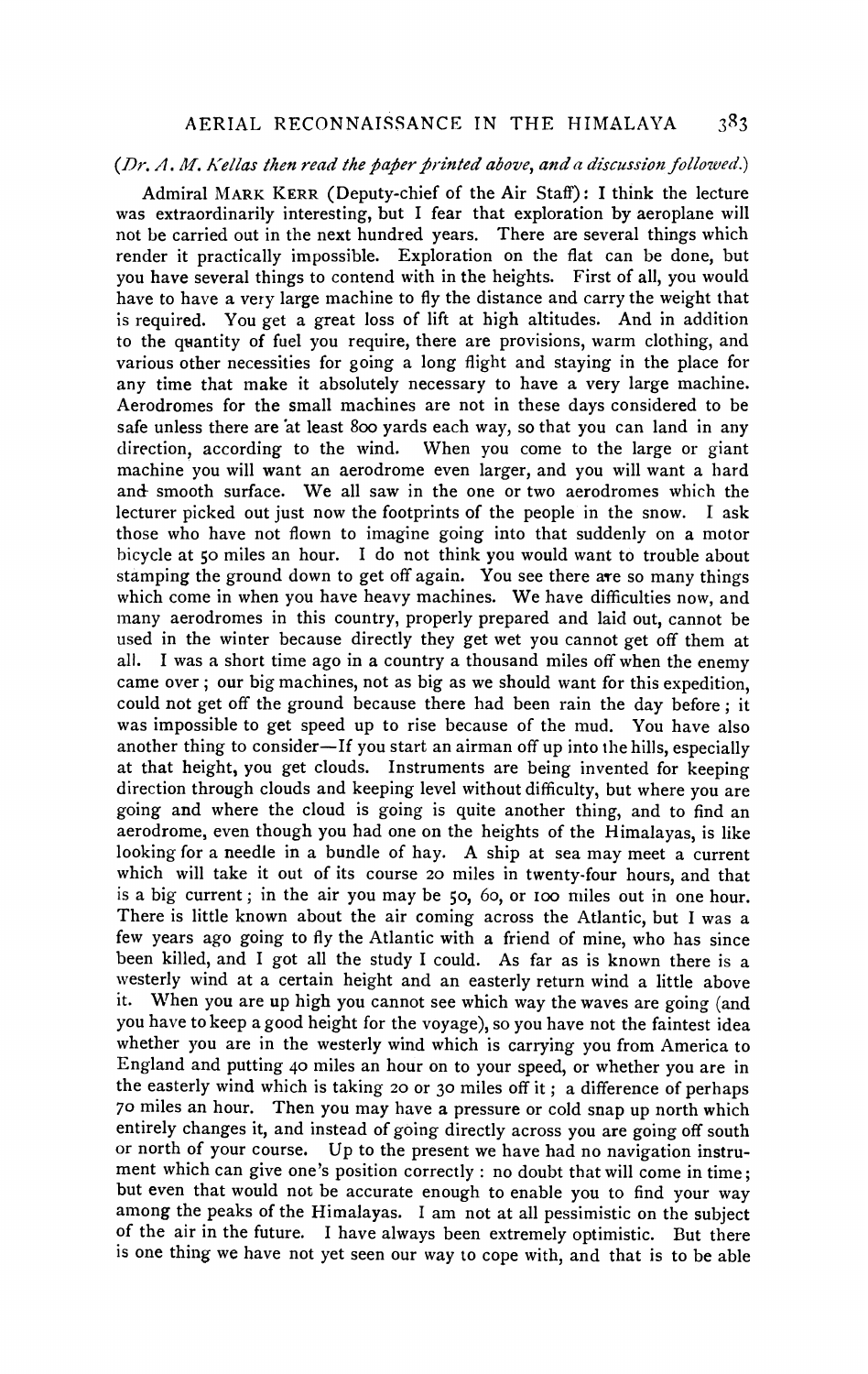to land a big machine and get it off in a small space. You must have a prepared aerodrome. If you could get a machine to land even at 30 miles an hour, one lump or one rock in the soft ground, if you ran into it, would certainly turn you over. To sum up, you have these difficulties to overcome. You must have a big machine to land in a small space; you have to be able to find your aerodrome ; you must have a machine that will land on soft ground in spite of its weight, which does not sound likely, and after that you must have something you can get up again on. So that I fear the air will not help you very much for making a survey up in the tops of the Himalayas for some time. Apart from the other things, we have difficulties now in the winter of getting machines started in the cold. Those are overcome by apparatus which, I fear, we shall not be able to get up in the heights; and the airman would have to fly there without having any of that apparatus. There are also difficulties of lubrication in extreme cold. And when you come to think of it, nobody goes out with a very light heart if he knows that if anything goes wrong there is only one landing-ground within **xoo** miles, and if he does succeed in landing without breaking his neck he has no hope of having the machine in a fit condition to get up and get home again.

Mr. FRESHFIELD: I regret that Dr. Mill should so early in the discussion have called on me-rather than on one of the experts in aircraft we have with us this afternoon. But since I am appealed to as a mountaineer and an old President of the Alpine Club of which Dr. Kellas is one of the most distinguished members, I may take the occasion to give him a word of warning. He will, I think, be well advised not to repeat his lecture before the Alpine Club, for it involves a rank heresy in the view of a body which holds that the final purpose of mountains is to be climbed by our own limbs and without the aid of mechanical appliances. The only plea I can put forward in extenuation of Dr. Kellas' heretical proposal is that a very similar one was entertained by no less a person than the founder of scientific mountain exploration, H. B. de Saussure, as long ago as the year 1785.

In that year, when he was contemplating the ascent of Mont Blanc, which was to be effected two years later, his great friend the Prince de Ligne wrote to him recommending that information on the winds and meteorological conditions at great heights should be gleaned from aeronauts. Dr. Saussure replied in the following terms *(26* September 1785) : "En gravissant avec tant de fatigues ces rapides rochers (the Aiguille du Goûter) j'enwiois le sort des aeronautes qui s'élèvent à de si grandes hauteurs en retenant commodément assis dans leur gondoles et je pensai même que l'on pourroit tenter l'usage de cette voiture aérienne pour se transporter sur les cimes inaccessibles comme celle du Mont Blanc. Mais je crois que cela sera bien dangereux parce qu'on est sujet dans les hautes montagnes à des coups de vent violents et irréguliers qui pourroient jeter la machine et la fracasser même contre des rocs escarpés et il faudroit d'ailleurs avoir des moyens de direction bien surs pour arriver *B* des points aussi précisement déterminés."

With this reference, perhaps of some historical interest, I would dismiss the profane suggestion of using flying as a substitute for climbing and turn to the uses of aircraft in mountain exploration, and as an aid in the mapping of the recesses of the great chains. From this point of view I cannot but hold Admiral Mark Kerr's observations are too pessimistic. The distances in most cases between possible good landing-places near the mountains are far from prohibitive. It is not more than 60 miles, as a man flies, from the plains of India to the top of Kangchenjunga, and as much again on to the plains of Tibet or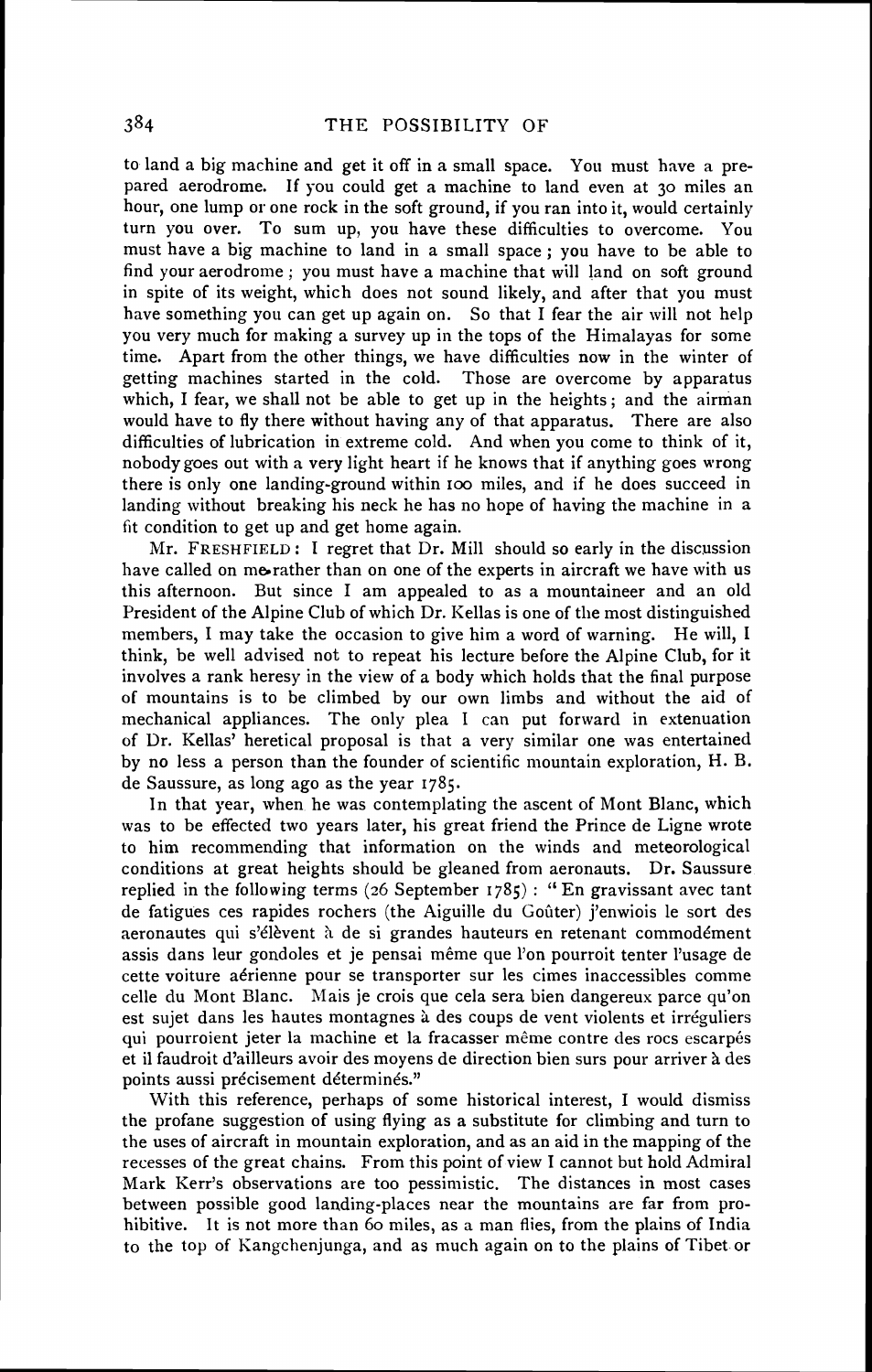the wide uplands of the Tingri Maidan behind Mount Everest. When last year I discussed possible attempts on Mount Everest after the war with General Rawling, whose loss we so deeply regret, one of the ideas we entertained was that from a base camp established on the Tingri Maidan aircraft might be employed for reconnaissance of the environs of Mount Everest and the unknown ranges of Nepal lying south and west of it. This, I maintain, is a practical proposal, and I will venture to prophesy it will be carried out by some of our younger airmen, to whose skill and love of adventure it would be hard to set limits. There is much encouragement for this view to be derived from what has already before the war been done in Europe. The Alps have been flown over, not once or twice but often. The snowy fastnesses of the Bernese Oberland have been well photographed on the flight. In the case of less well-known and thoroughly explored ranges such flights would be of essential topographical and cartographical service if only as reconnaissances. Every student of cartography knows that the early government surveys in Europe, the French in Dauphine' and round Mount Blanc, the Austrian in Tyrol, and the Russian in the Caucasus either misrepresented or did not represent at all the glacier region. In Western Europe the progress of mountaineering has supplied the information needful for much correction ; in the Caucasus this has not so far been the case. Had aircraft been available I and other English mountaineers and our map constructor, Mr. Reeves, would in the eighties of last century have been spared much labour in unravelling the intricacies of the crest of the Caucasian chain. In this task Signor Sella's bird's-eye panoramas taken at great heights were of singular use. To our amusement several of our corrections were ignored by the next German traveller, who naturally preferred the authority of a "survey" to that of "mere climbers."

On the whole then, while allowing that any attempts to alight in the heartof snowy ranges may be an adventure fraught with peril and only to be undertaken in very exceptional cases, I believe that aircraft may prove most useful auxiliaries in the exploration of the undiscovered places of the globe, and, amongst them, of "the storehouses of the snow" which have been hitherto concealed from human eyes.

Major T. ORDE LEES, R.F.C. : The question of aerial reconnaissance in the Himalaya must depend on the possibility of establishing an aerial base at some convenient but considerable altitude. This might be between  $15,000$ and **19,000** feet. Practical considerations of rarefication and temperature would render it difficult to run an air-station at such altitudes with machines having engines of the normal type. The internal combustion engine has a physiology of its own analogous to that of a human being. In place of metabolism and an opsonic index, it has a volumetric efficiency which drops in inverse ratio to the height attained. Normally its food or fuel consists of sixteen parts of air by volume to one part of petrol vapour. At sea-level air measures 13 cubic feet to the pound ; at I 5,000 feet the same volume of air weighs only 0'65 Ib., and at zo,ooo approximately only half a pound. This means, therefore, that the proportion of molecules in a cylinder full of air diminishes relatively as the altitude of the aeroplane increases ; hence at **20,000** feet the thermal efficiency of the charge drops to only jo per cent. of what it is at sea-level, and so the horsepower of the engine is halved. Up to the present no satisfactory method of maintaining the efficiency at high altitudes, by forcing air into the cylinders under pressure, has been devised, and the cost of experiments in this direction would be prohibitive for a private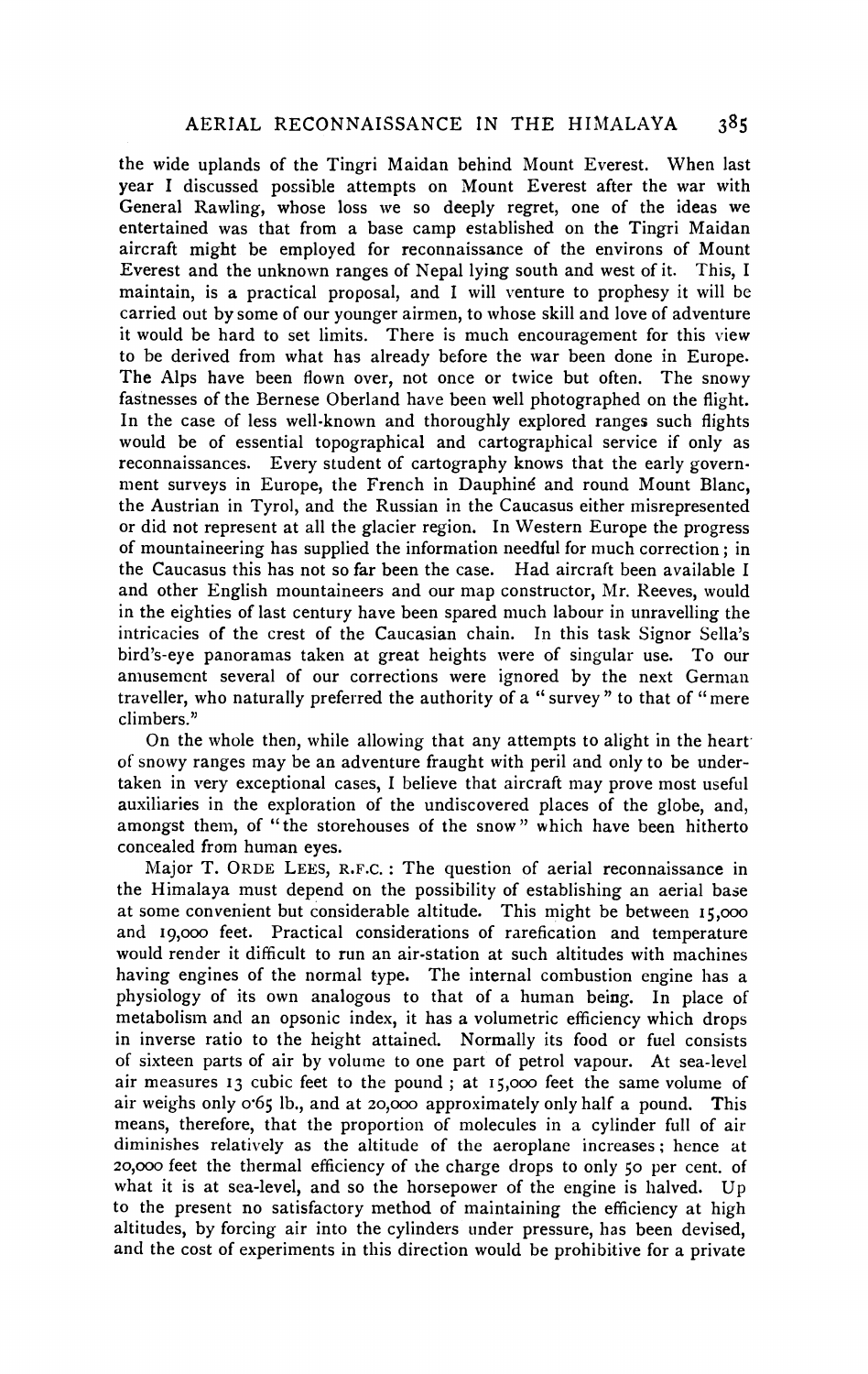enterprise. It might at first be thought that the loss of horsepower would be compensated for by the reduction of head resistance ("drift "), due to the attenuation of the medium in which the aeroplane is supported, but this would be more than outweighed by the increase in size of the machine necessary to establish the reaction by which the aeroplane flies. The slight increase in density, owing to the reduction in temperature, does not effect a volumetric increase of more than 2 per cent. It is easily demonstrable that it would need very large machines to rise off the ground at high altitudes, and the obvious retort that machines fly daily at 17,000 to 18,000 feet does not dispense with the question at all, as land and rising are quite different propositions from mere flying. There are good grounds for saying that no existing machine would ascend from a plateau at 17,000 feet, and only with difficulty at 15,ooo feet. It is, of course, possible to make machines capable of those performances, but only as the result of costly experiments. The requirements of aerial reconnaissance of the Himalayas necessitate prolonged flight at high altitudes-in other words, a long petrol range. As an aero engine consumes about sixteen gallons per hour, the idea of having the base at a low level would seriously curtail the petrol range. There is no doubt that an air-station at 15,000 feet would be a most valuable experimental station, but the cost would make it prohibitive to private enterprise. Forced draught, increased compression ratio, larger aeroplane, bigger and higher-pitched propeller, would be some of the lines of research, while suitable devices for the possibility of landing on snow would need careful and costly elimination. The problem of carburation at high altitudes has, however, already been successfully solved by the Claudel-Hobson and Zenith altitude controls. With regard to landing on snow, it is the common experience of the mountaineers that, in certain lights, every underfeature becomes invisible ; experiments in this direction would, therefore, be especially costly. As temperature drops from I' F. for every **2: j** feet rise, we may expect temperatures low enough to make " starting up " at least a matter of much difficulty, probably necessitating a hydrogen gas supply. It may be of interest to add details of two of the supposed-highest aeroplane records. Hawker in 1916 attained a height of 24,000 feet. In I914 the German Lieut. Oelrich attained a height of 25,750 feet. This was officially announced, but never ratified by the International Aeronautic Federation. It is, however, generally accepted as approximately correct. From the above considerations it would seem that the cost of evolving an efficient machine capable of being operated from a high altitude station, for the purpose of reconnaissance in the Himalayas, is beyond the limits of the funds of any privately organized expedition, but the actual possibility of eventually evolving a machine capable of achieving all the lecturer has indicated is not disputed.

Sir THOMAS HOLDICH : Dr. Kellas must know the Himalaya as well as **<sup>I</sup>** do, but possibly he has not experienced some of the difficulties that I have in dealing with atmospheric effects while surveying. The days when you can depend on seeing anything, particularly in the higher Himalaya, are very few indeed. It would be quite impossible for any man, starting in an aeroplane for a reconnaissance to take photographs, to say whether he would be able to see his way home. If Dr. Kellas confines his proposal to crossing the Himalaya, I do not think that is by any means impossible. But he would have to choose his route at the eastern end, passing over the Chumbi valley, following much the same route as our troops when they went to Lhasa. But what would he reach? Only Tibet. No doubt there is plenty of flat ground in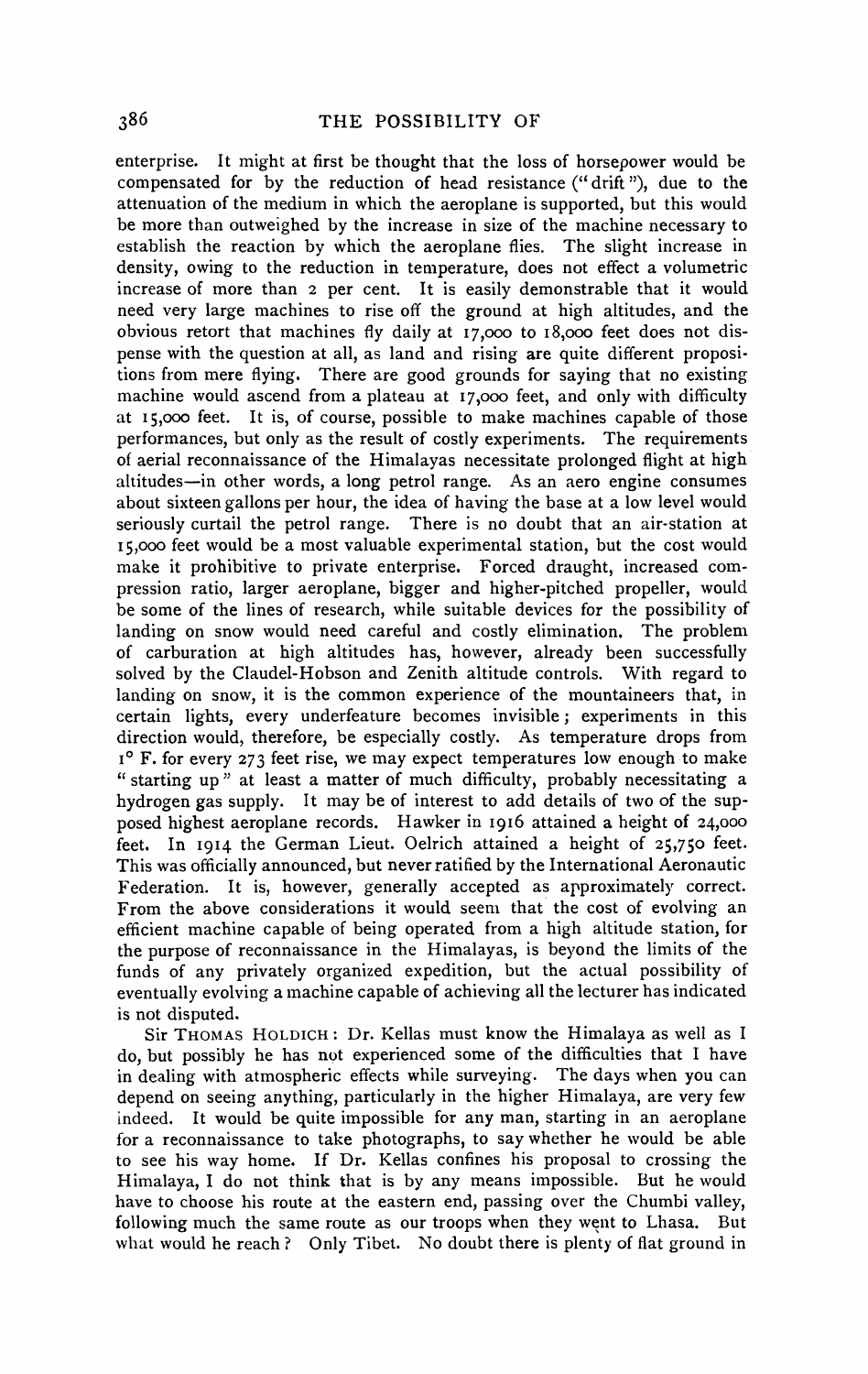Tibet where he could land, and where, owing possibly to the general absence of snow, he could get off again. But the only reconnaissance of any use would be to make a start from one of the stations near the southern foot of the hills, and by a rapid flight into the Himalaya in an aeroplane fitted with photographic apparatus, particularly in the direction of Nepal, one might really get valuable results, though only **a** rapid reconnaissance. The airman would have to make a start early and be back by night. There would be no great altitude involved ; he would be able to see **a** great deal of country which we have never been able yet to see, and of which probably for many years we shall not be able to get anything like a reasonably good map, on account of political difficulties.

Captain SWINTON, **R.E.:** There are one or two points not touched upon, especially the very great difficulty of finding any pilot who could fly a machine in the wind currents that must certainly exist at those altitudes. I came across a case recently of an American pilot who had been flying the mountains in Mexico. On one occasion he came rather suddenly to a valley over a ridge in the bright sunlight, and he found himself, as he said, in a kind of inverted waterfall of hot air, which raised him several hundred feet and turned him upside down, to finish in the crater of an extinct volcano ; but fortunately he managed to make a landing the right way up. I should think that kind of thing might be expected in the Himalaya. A margin of **rooo** feet between the machine and the mountains underneath would be rather small, and one would have a very considerable chance of getting into a bump or hole and having a crash before one could recover. No existing machine will go to 30,000 feet, and it seems to me there is not sufficient margin between the mountains and the upper limit of practical flying of to-day. Until we have a special form of aeroplane, we can hardly hope to negotiate successfully these frightfully mountainous countries, except as an exhibition flight or one of very great urgency.

Major G. I. TAYLOR, R.F.C. : I should like to say a little about the technical side of flying at these heights. In the first place, I do not think that there would be any great difficulty in the navigation. Admiral Mark Kerr said that it was impossible to tell in flying at great heights in which direction you are going. This is more true at sea than it is over land, because there is no fixed point at sea to use in estimating one's speed. I think it is perfectly possible to make navigating instruments which will enable you to determine your position to within 6 miles.

Admiral MARK KERR: I was referring to flying in the clouds.

Major TAYLOR: Even over the clouds I think it would be possible. The other question is that of landing. At the end of **1915** we experimented at Farnborough with a machine fitted with the skids referred to by Major Lees. and found it perfectly possible to rise and land on snow with them. I think if machines are fitted with skids it should be quite possible to land on snow without knowing beforehand whether it is hard or soft. But the real difficulty, to my mind, in landing on snow which you do not know, is that it is impossible to tell at what angle the snow is lying. Every one who has done any ski-ing knows that one cannot tell by looking at snow from above how nearly flat it is. One would be almost certain to crash an aeroplane In landing on a slope, if one could form no idea how the ground sloped till one touched it.

As to distance, to get up 20,000 feet one would have to fly a horizontal distance of about loo miles anyhow, and machines can now be made which will fly zoo or 300 miles at that height. I do not really see any reason why one should not be able to make a survey starting from a distant low-level station,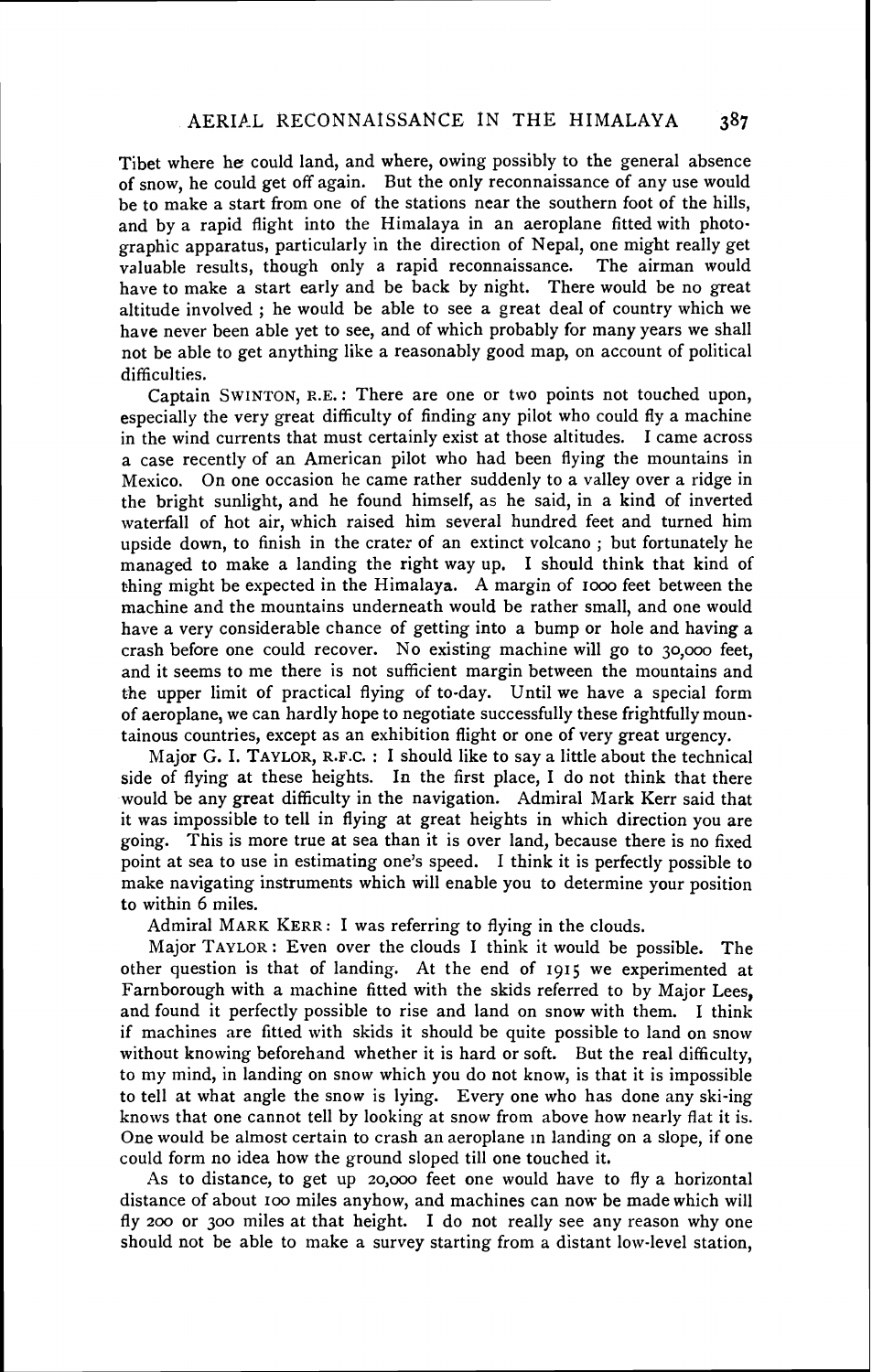### 388 AEKlAL RECONNAISSANCE IN THE HIMALAYA

provided one cares to fly within **1000** feet of the mountains. That seems to me to be much the best plan. I do not believe it would be possible to land at those heights, because the photographs we have seen shown this evening do not, as far as I could judge, exhibit snow-slopes flat enough to land on; and besides, the landing speed at those heights would be more than  $I^{\frac{1}{2}}$  times as great as it is near the surface. But, technically speaking, I see no insuperable difficulty in flying at those heights and making a photographic survey.

Mr. FRESHYIELD: May I point out that when this scheme was first discussed with General Rawling, the suggestion rather was that an aeroplane should fly up to the flat country north of Everest, and having a good base there should be used in exploring, and to a certain extent, in a rough way, mapping the Everest group. There was no suggestion of these attempts at peaks, or anything of that kind. Something of that sort would be the way to first make attempts, and it might be worth while, after what we have heard, if a mountaineering party cared to do it, to back themselves up to that extent by aircraft.

Lieut. GRANT (Admiralty Meteorological Service): From the climatic standpoint the problem is interesting and complex. It is not difficult to fly over mountainous ranges at a great height, where the winds are practically horizontal. Rut experience, both in this country and in the Adriatic, etc., shows that in alighting in a mountainous country danger always arises, partly from eddies due to cross winds blowing along the valleys and partly from vertical currents. Such currents are rarely encountered except in mountainous regions, and the present type of machine is apt to lose its stability when it meets them. In snow-covered mountains also considerable katabatic winds are formed (especially on clear nights) through the chilled air pouring down into the valleys. Such storms commence abruptly and are of considerable violence. (In the Adriatic a corresponding type of conditions is known as "the Bora.") They have little or no relation to the barometric They have little or no relation to the barometric pressures. Under such conditions the present type of machine is apt to lose its stability. While every precaution should be taken, in the event of the proposal being proceeded with, to render the first attempt successful, no amount of critical discouragement should be allowed to lead to the abandonment of the enterprise.

The CHAIRMAN : I never rcmember a meeting of the Royal Geographical Society at which the project of a proposed expedition was received with a more unanimous negative on the part of those best competent to judge, except on the occasion when Dr. Fridtjof Nansen put before us the project of drifting across the Arctic Ocean in the *Fram*. I hope that will be a happy augury of the suggestion that Dr. Kellas has made. As to landing airships or aeroplanes on high mountain plains : I was told in the year **1913,** and did not believe a word **of** it, that thc main object of a German meteorological expedition, which had been camped for several years on the plains at the base of the higher slope on the peak of Teneriffe, was to establish a base for aircraft in the event of a war with this country, in order that they might harass the converging traffic from South Africa and South America round the Canary Islands. I was told that by a Spaniard in an official position. He was quite serious in the matter. I did not believe it then, but I am inclined to believe it now. That also, I think, is an indication that it may not be impracticable to land aeroplanes and get off again from high mountain regions. I will ask Dr. Kellas to reply.

Dr. A. M. KELLAS: I have been greatly interested in what has been said by the various speakers, but some of the criticisms have been under a